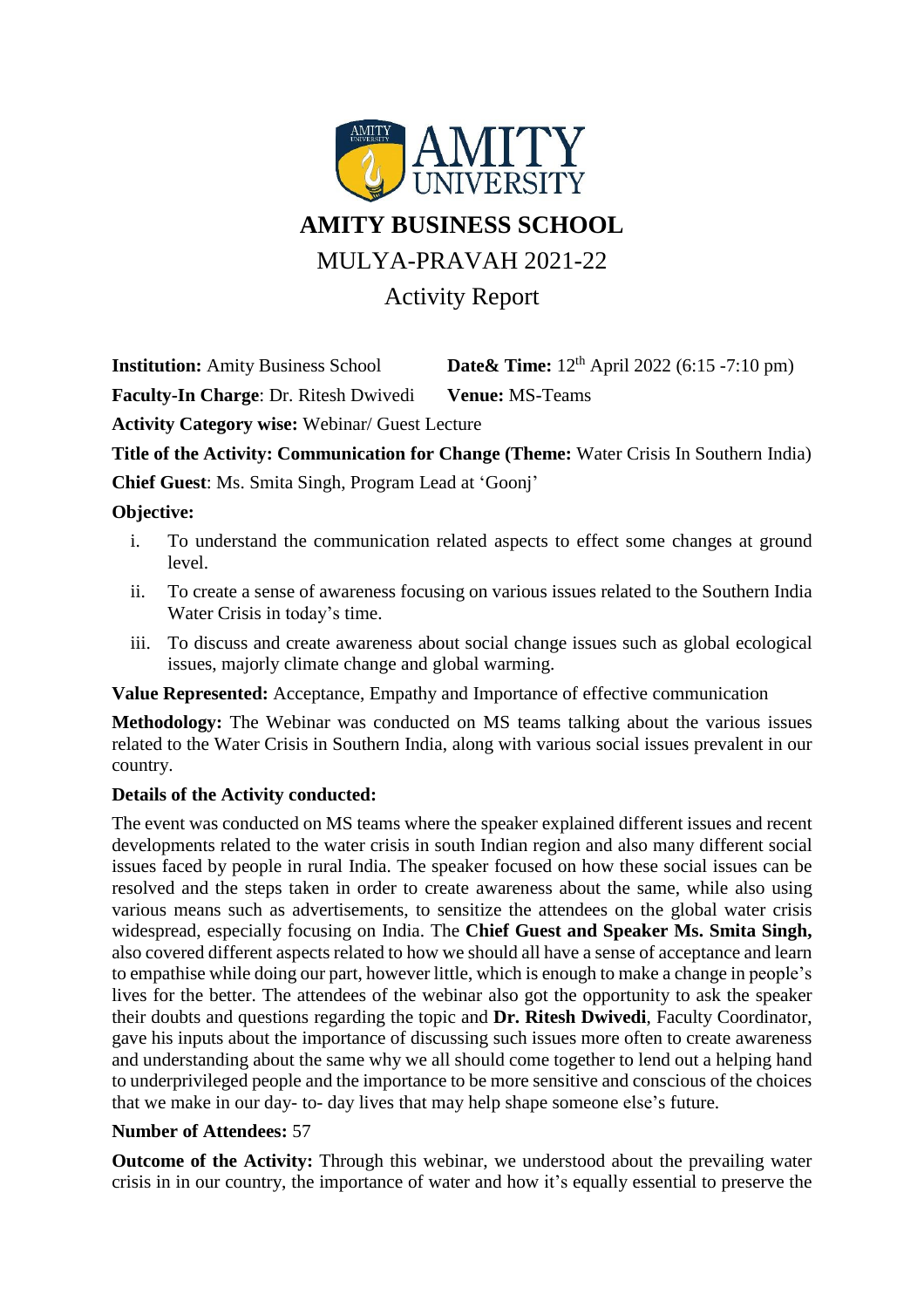same by making minor changes in our daily activities. We also learnt about the various issues faced by the people residing in rural parts of our country how they as a community face many issues such as menstrual health related problems, child marriage, etc. which should have been long eradicated by proper communication, empathy and our will to make a positive change in our community.

**Conclusion & Action Photographs**: This webinar created a sense of awareness focusing on various issues related to the south Indian region with respect to the other parts of India even in this era. It helped students understand the consequences of climate change, global warming, and lack of proper cognizance among people in our country.